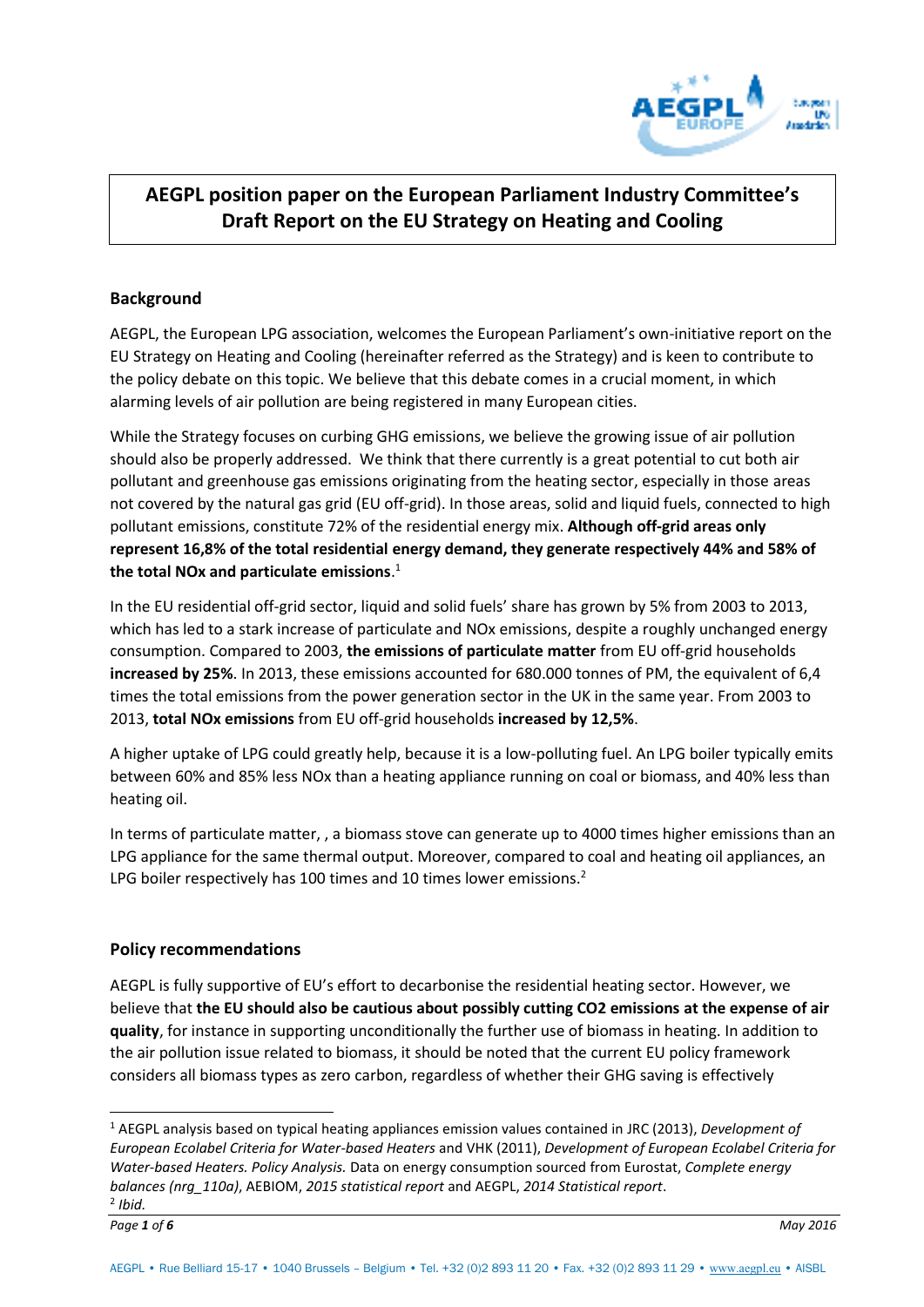

demonstrated . The JRC technical report about the carbon accounting of forest bioenergy highlighted that "in most cases, the dedicated harvest of stemwood for bioenergy causes an actual increase in CO2 emissions compared to fossil fuels in the short-term (decades). In the long-term eventually it may generate GHG savings and become carbon neutral (from several decades to centuries)".<sup>3</sup>

We think that only advanced technologies or energy sources that can help tackling simultaneously air pollution and GHG emissions should be supported. **Fuel switching to low-carbon and low-polluting fuels** can be a very efficient way to help the EU to reach its decarbonisation and air quality goals.

#### **Proposed amendments**

**Recital B. a. (new)** 

**Draft report COVER 1999 120 Amendment** 

*B.a. (new) whereas in some Member States the use of biomass in households contributes to more than 50% of their national emissions of particulate matter.*

**Recital G** 

*Draft report* 

G. whereas natural gas is becoming ever more important in heating given that the chemical energy stored in it can be converted into heat energy highly efficiently;

**Article 7** 

*Draft report* 

7. Stresses that in *dense* urban agglomerations it is *imperative that* the use of individual heating systems that depend on *fossil* fuels *be restricted* and *replaced* with large-scale local cogeneration systems that produce heat and electricity;

**Article 16.a. (new)** 

 $\overline{a}$ 

**Draft report COVER 1999 120 Amendment** 

*Amendment*  G. whereas natural gas *and LPG* are becoming ever more important in heating given that the chemical energy stored in them can be converted into heat energy highly efficiently

*and that their combustion produces low CO2 and air pollutant emissions;*

# *Amendment*

7. Stresses that in urban agglomerations *affected by high levels of air pollution* it is *appropriate to restrict* the use of individual heating systems that depend on *high polluting* fuels and *to replace* it with large-scale local cogeneration systems that produce heat and electricity *or with individual heating systems running on cleaner fuels, such as gaseous fuels or electricity from low-emission sources;* 

*16.a. (new) Calls on Member States to introduce restrictions to the use of heating* 

*Page 2 of 6 May 2016* <sup>3</sup> JRC (2013), Carbon accounting of forest bioenergy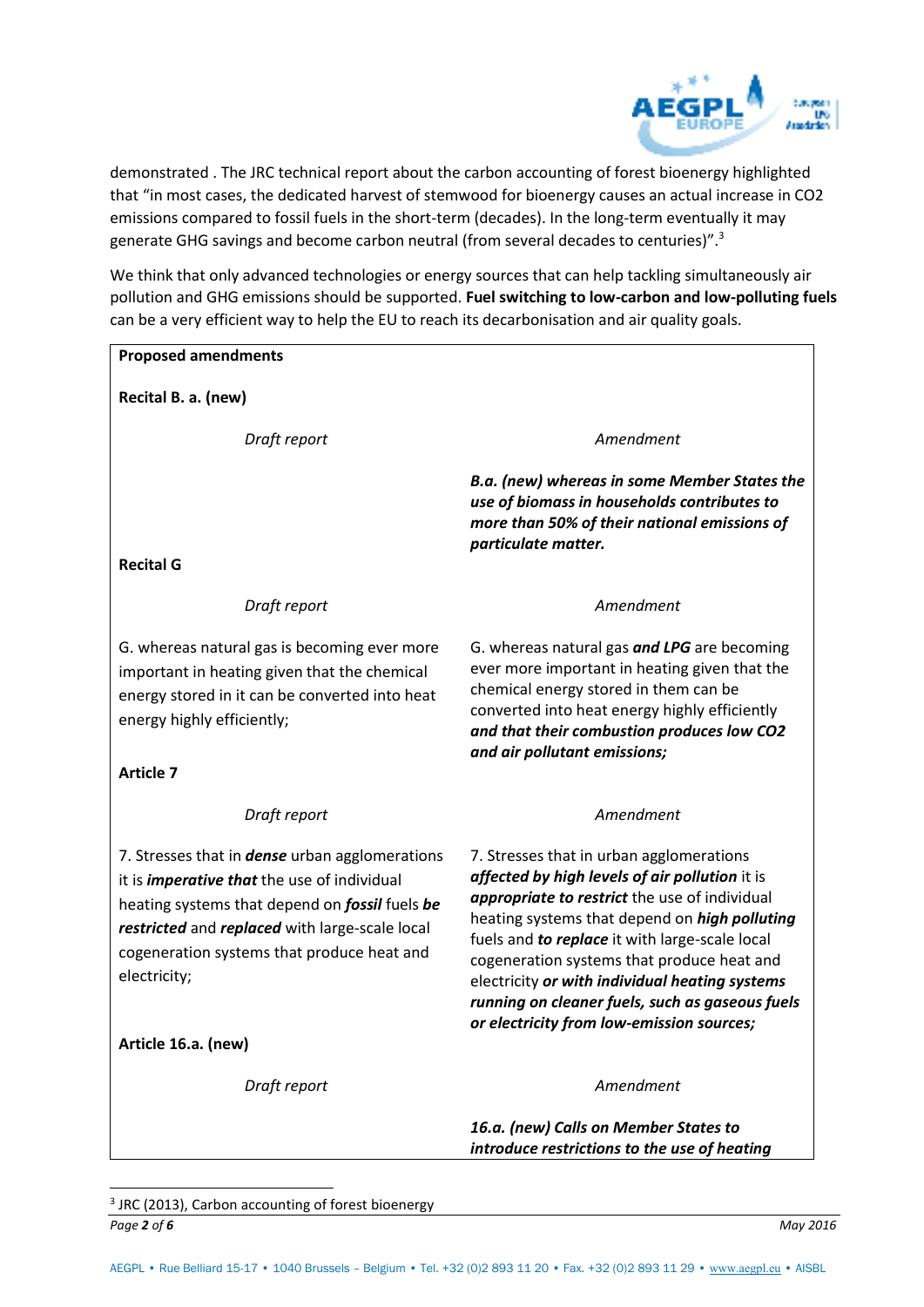

*appliances running on solid and liquid fuels in areas affected by high level of air pollution, where alternative heating systems can be used.* 

LPG can have a key role in those areas not connected to the natural gas grid, especially in rural areas where the electricity network is generally less reliable, blackouts more frequent, and losses in the distribution grid relatively high.

In those areas, LPG can be the perfect partner for renewable heating systems, for instance appliances relying on solar thermal or photovoltaic technologies. LPG can solve their intermittency problems by providing low-carbon and clean heat, when the energy collected from the solar irradiation is not sufficient for satisfying households' heating needs.

| <b>Proposed amendments</b> |                                                                                                                                                                                                                                                                            |
|----------------------------|----------------------------------------------------------------------------------------------------------------------------------------------------------------------------------------------------------------------------------------------------------------------------|
| Recital 7. a. (new)        |                                                                                                                                                                                                                                                                            |
| Draft report               | Amendment                                                                                                                                                                                                                                                                  |
|                            | 7.a. (new) Underlines that fuel switching to<br>LPG can greatly help to simultaneously cut CO2<br>and air pollutant emissions in areas not<br>connected to the natural gas grid, where solid<br>and liquid fuels constitute the majority of the<br>residential energy mix. |

In addition, another no-regret option is to improve heating appliances' energy efficiency, for which there currently is a large untapped potential. In 2012, condensing gas boilers represented only around one fourth of the total number of gas boilers installed in EU25 households.<sup>4</sup> Since condensing gas boilers can reduce fuel consumption by 25% compared to traditional ones, a **higher uptake can greatly help the EU to cost-efficiently reach its energy efficiency and decarbonisation goals**.

| Amendment                                                                                                                       |
|---------------------------------------------------------------------------------------------------------------------------------|
| C.a. (new) whereas, in 2012, only around three<br>fourths of the gas boilers installed in EU25<br>were low-temperature boilers. |
| Amendment                                                                                                                       |
|                                                                                                                                 |

*Page 3 of 6 May 2016* 4 EHI market statistics

 $\overline{a}$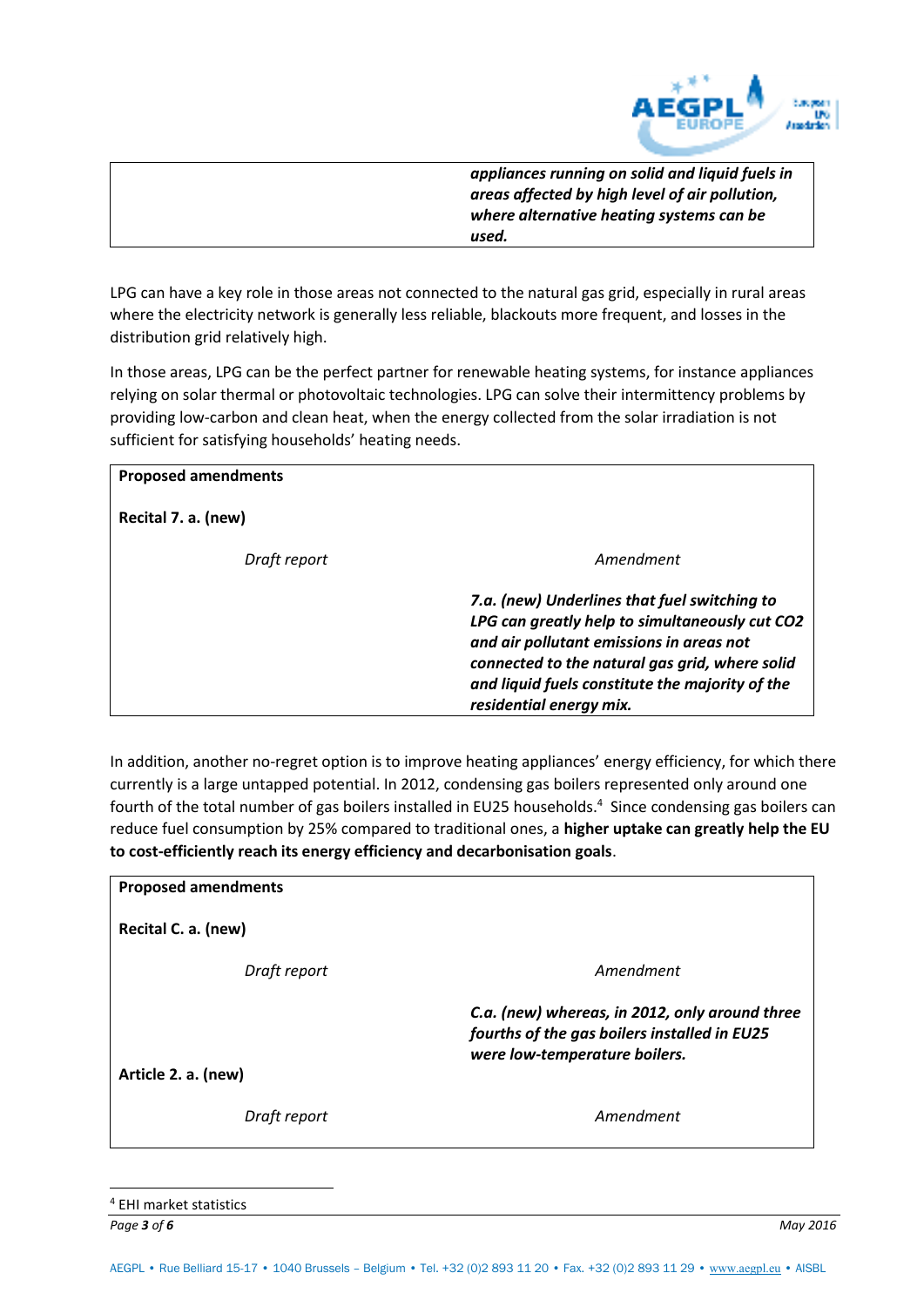

*2.a. (new) Considers that there is a large untapped potential to increase energy efficiency in the residential heating sector. Calls on Member States to adopt measures increasing heating systems' energy efficiency, as it is a cost-effective way to cut residential CO2 emissions.* 

We hope you will give our proposals due consideration in the finalisation of the European Parliament report on the Strategy. We will be happy to discuss this further with you should you have any questions.

For further information, please contact Jaume Loffredo at [Jaume.loffredo@aegpl.be o](mailto:Jaume.loffredo@aegpl.be)r Samuel Maubanc at [samuel.maubanc@aegpl.be](mailto:samuel.maubanc@aegpl.be) 

-------------

#### **About AEGPL (The European LPG Association)**

*AEGPL is the sole representative of the LPG industry at European level, representing national LPG Associations as well as distributors and equipment manufacturers from across Europe. Our mission is to engage with EU decision-makers and the wider policy community in order to optimise the contribution that LPG - as a clean and immediately available energy source - can make to meeting Europe's energy and environmental challenges.*

*Page 4 of 6 May 2016*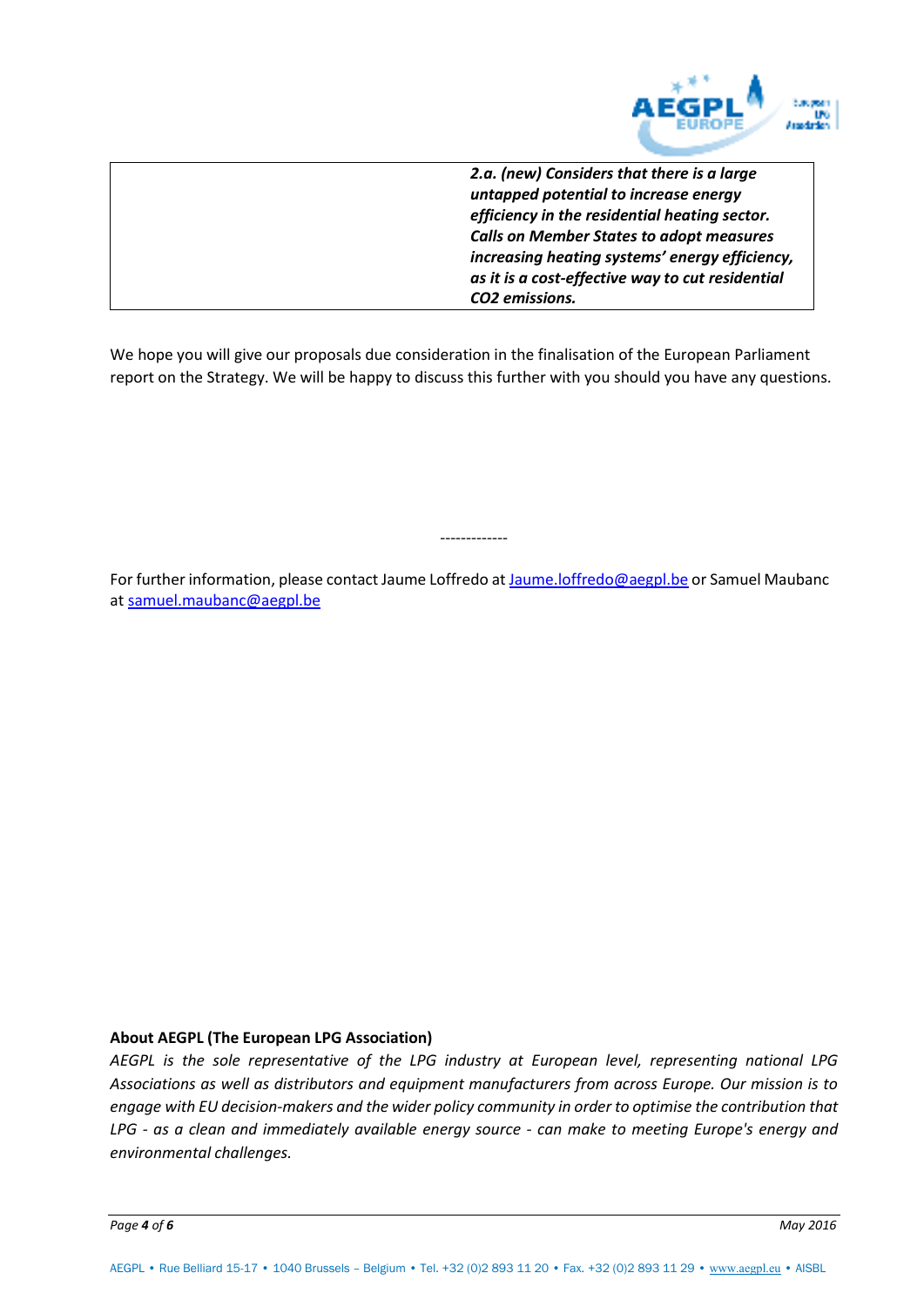



### **Annex I: EU off-grid residential energy demand and pollutant emission trends**